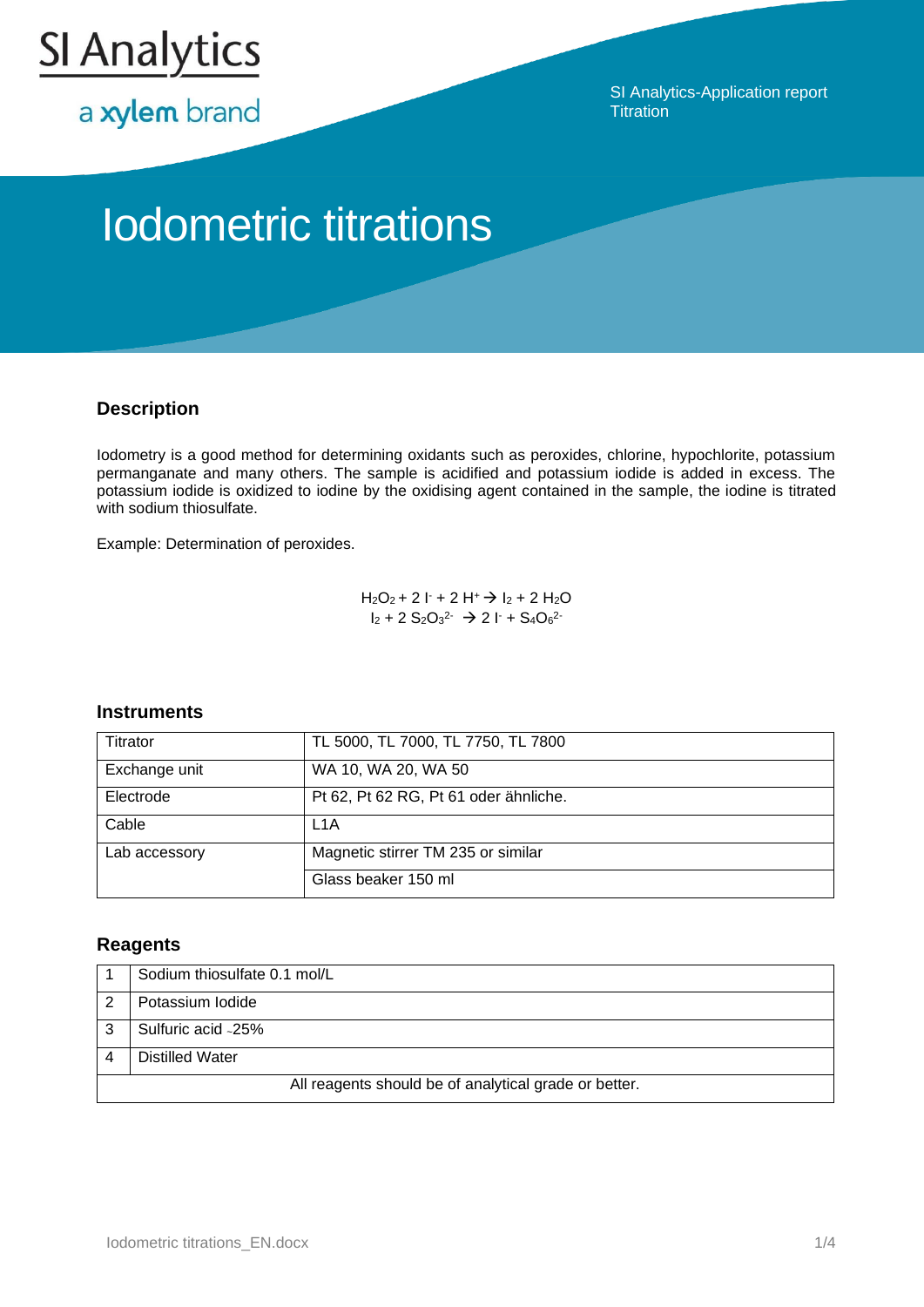## **Titration procedure**

#### **Reagents**

#### **Sodium thiosulfate solution**

Sodium thiosulfate is available as a ready-to-use solution. The titer determination of the  $Na<sub>2</sub>S<sub>2</sub>O<sub>3</sub>$  solution is carried out as described in the application note "Titer determination  $Na<sub>2</sub>S<sub>2</sub>O<sub>3</sub>$ ".

#### **Sulfuric acid 25%**

Sulfuric acid 25% is available as a ready-to-use solution.

#### **Cleaning of the electrode**

The electrode is rinsed with distilled water. The electrolyte solution L300 is suitable for storage. For Pt 62 RG dist. Water is suitable for storage.

#### **Sample preparation**

The sample is weighed into a 150 ml beaker and made up to about 70 ml with distilled water and 5 mL of  $H<sub>2</sub>SO<sub>4</sub>$  25% are added. For alkaline samples, more  $H<sub>2</sub>SO<sub>4</sub>$  may be needed. After dissolving the sample, 1-1.5 g of KI are added. The solution turns reddish-brown. Then it is titrated with Sodium thiosulfate 0.1 mol/L to an Equivalence point (EQ).

The amount of sample should be adjusted so that the consumption at EQ is about 20 – 90% of the burette volume.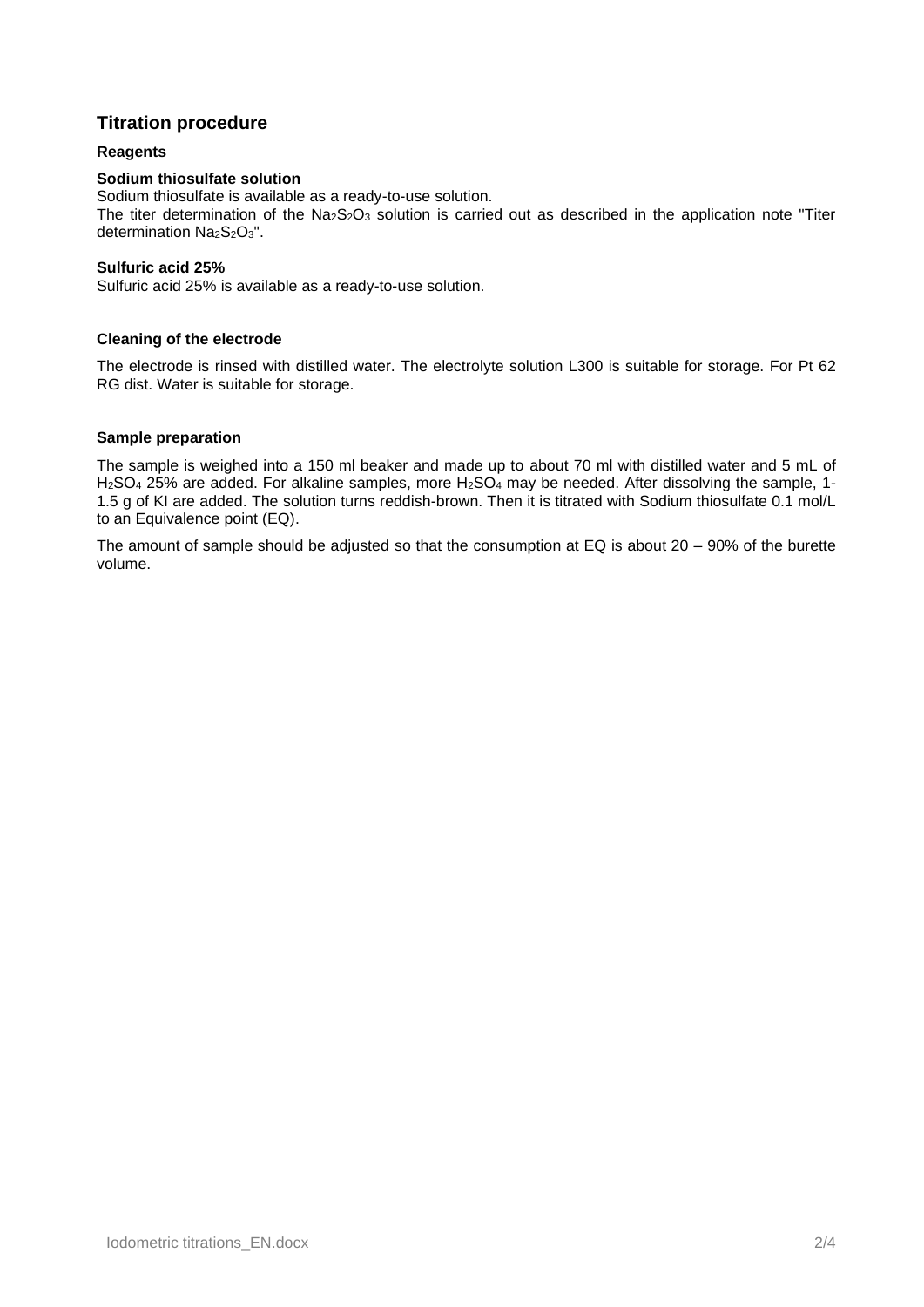# **Titration parameter**





| Default method          | lodometry (back)    |                            |                 |
|-------------------------|---------------------|----------------------------|-----------------|
| Method type             | Automatic titration |                            |                 |
| Modus                   | Dynamic             |                            |                 |
| Measured value          | mV                  |                            |                 |
| Measuring speed / drift | User defined        | Minimum holding time       | 3s              |
|                         |                     | Maximum holding time       | 15 <sub>s</sub> |
|                         |                     | Measuring time             | 3s              |
|                         |                     | <b>Drift</b>               | 10 mV/min       |
| Initial waiting time    | 0 <sub>s</sub>      |                            |                 |
| Dynamic                 | average             | Max step size              | $1.0$ mL        |
|                         |                     | Slope max ml               | 10              |
|                         |                     | Min. step size             | $0.02$ mL       |
|                         |                     | Slope min. ml              | 120             |
| Damping                 | none                | <b>Titration direction</b> | decrease        |
| Pretitration            | off                 | Delay time                 | 0 <sub>s</sub>  |
| End value               | off                 |                            |                 |
| EQ                      | On $(1)$            | Slope value                | 700             |
| Max. titration volume   | 50 mL               |                            |                 |
| Dosing speed            | 100%                | Filling speed              | 30 <sub>s</sub> |

If electrodes with glass reference are used (Pt 62 RG), the titration direction is increase.